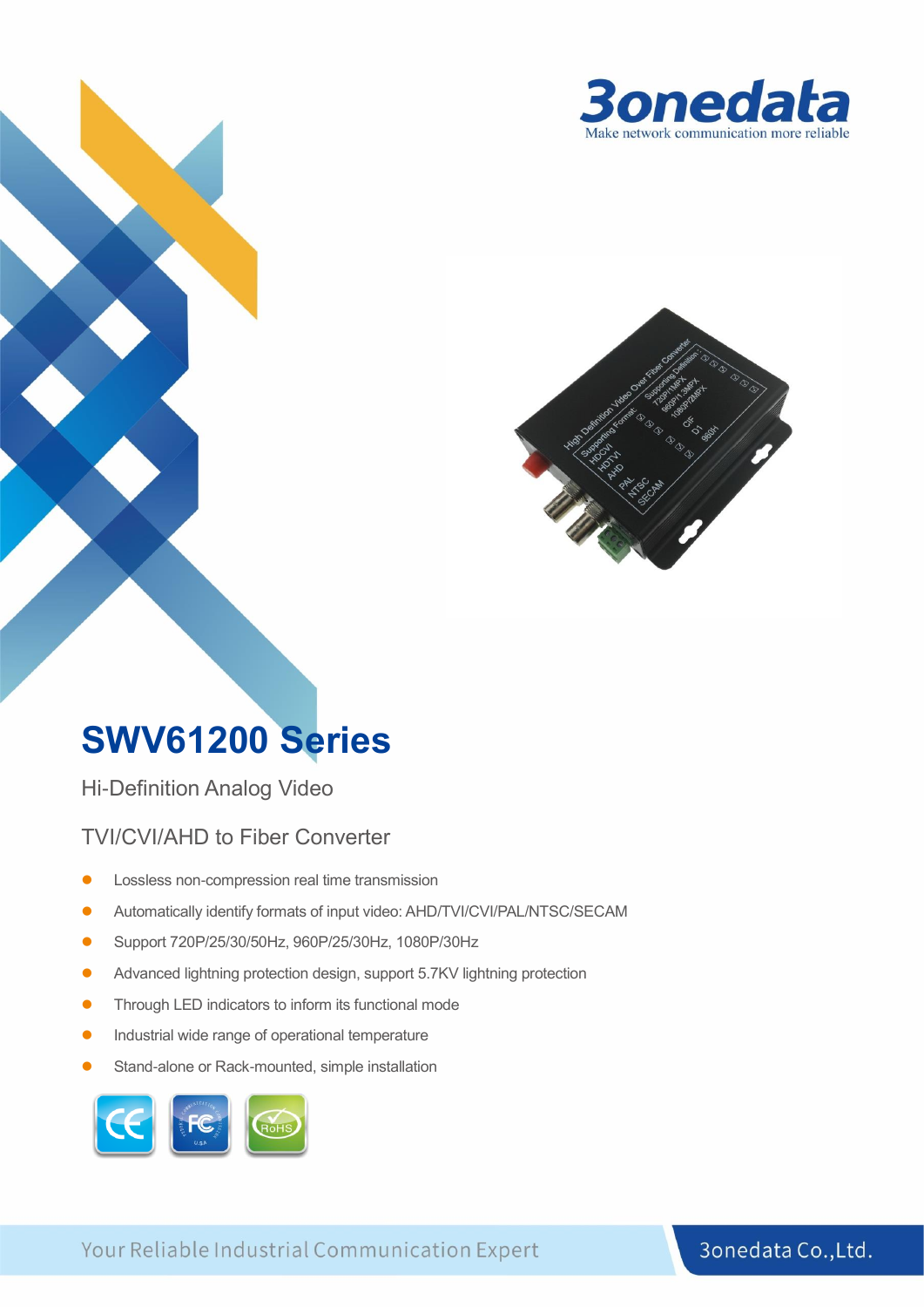### **Introduction**

Our 2-Ch TVI/CVI/AHD TO Fiber Converters is universal type supporting High Definition Analog video format HD-TVI/HD-CVI/AHD, can simultaneously transmit 2 channels video and 1-ch RS485 over one core multimode or single-mode optical fiber. It also supports the regular analog video format such as PAL/NTSC/SECAM; it is a kind of universal fiber transmission solution/product for CCTV analog video/data signals. Devices are available for either standalone or rack-mount installation, which is suitable for different working environment. Electronic and optical adjustments are never required. LED indicators are provided for instantly monitoring system status.

### **Specification**

| <b>Optics</b> | Wavelength: WDM: 1310nm/1550nm<br>Output Power: -8~3dBm<br>Optic fiber: 50/125u multimode, 62.5/125u multimode, 9/125u single<br>mode<br>Rx sensitivity: -23dBm<br>Optical connector: FC, ST, SC (optional)<br>Distance: 0~550M (MM)/0~80KM (SM) (Default distance is 20Km)                                                                                                                                                                                                                                                                                  |
|---------------|--------------------------------------------------------------------------------------------------------------------------------------------------------------------------------------------------------------------------------------------------------------------------------------------------------------------------------------------------------------------------------------------------------------------------------------------------------------------------------------------------------------------------------------------------------------|
| Video         | Number of Channels: 2<br>Input/output impedance: 75 Ohm (unbalance)<br>Standard video input/output voltage: 1.0Vp-p<br>Video Bandwidth: 50MHz<br>Sampling Bandwidth: 8bit<br>Sampling Frequency: 100MHz<br>Signal to noise ratio: >67dB<br>Rise and Fall time: <0.8ns<br>Optical Signal Intrinsic Jitter: < 0.2 UI<br>Differential Gain: $< \pm 1.5\%$<br>Differential Phase: $< \pm 1^{\circ}$<br>Connector: BNC<br>Supporting video pixel: 1280(H)x720(V)@30Hz/1MPX<br>1280(H)x720(V)@50Hz/1MPX<br>1280(H)x960(V)@30Hz/1.3MPX<br>1920(H)x1080(V)@30Hz/2MPX |
| Data          | Protocol: Default: RS485 (RS232/RS422 Optional)<br>Number of channels: 1<br><b>Connector: 3pins Terminal Blocks</b><br>Data Rate: 0-200Kbps                                                                                                                                                                                                                                                                                                                                                                                                                  |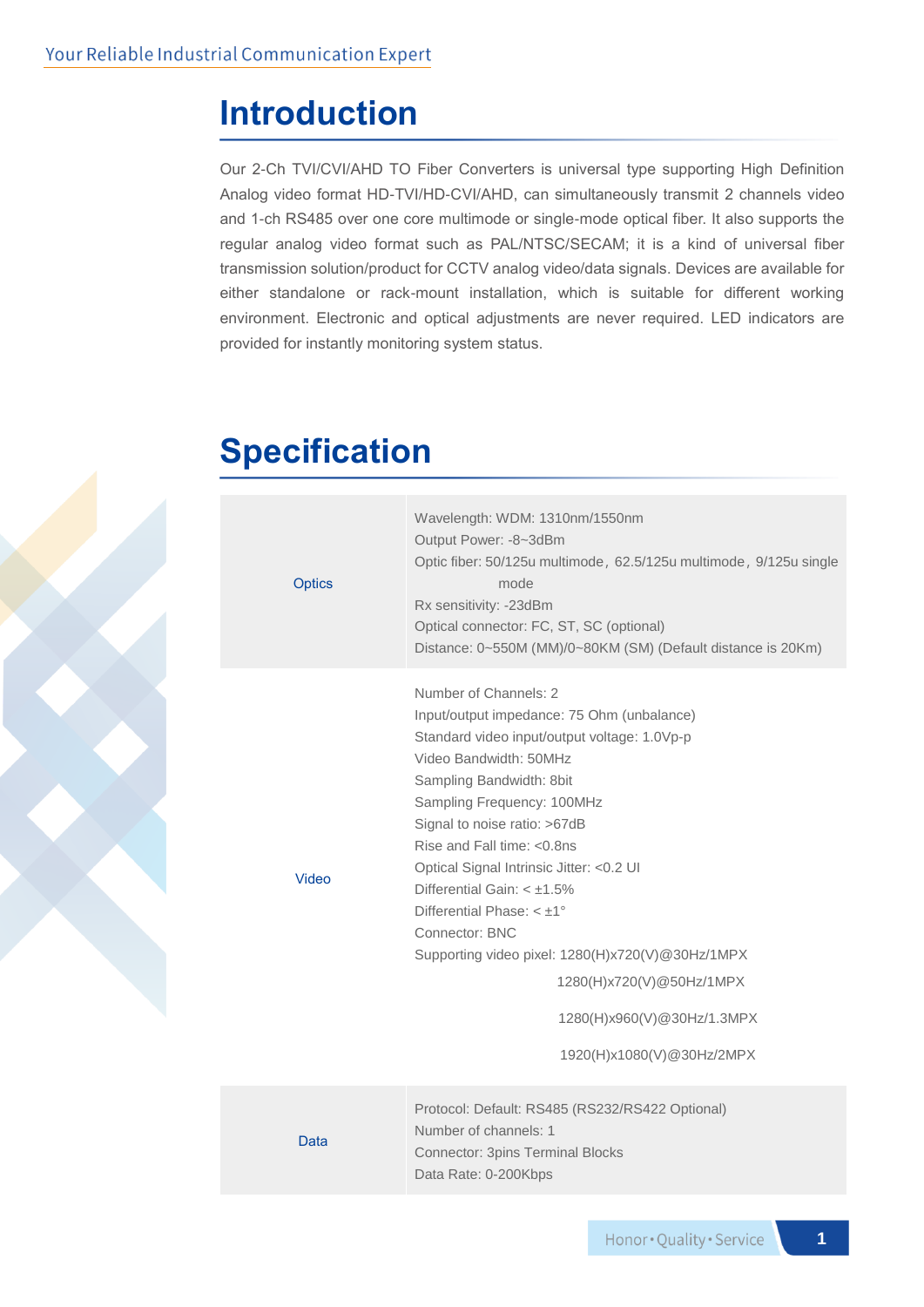#### Your Reliable Industrial Communication Expert

Directions: Default: Simplex from Rx to Tx (BIDI duplex optional)

|                                   | Power: DC5V 2A                              |
|-----------------------------------|---------------------------------------------|
|                                   | Power Consumption: ≤6W                      |
| <b>Mechanical Structure &amp;</b> | Working Temperature: -15°C~65°C             |
| Environment                       | Storage Temperature: -40°C~85°C             |
|                                   | Relative Humidity: 5%~95% (no condensation) |
|                                   | $MTBF: \geq 100000$ Hours                   |

## **Ordering Information**

| <b>Model</b><br><b>Number</b> | <b>Product</b><br><b>Configuration</b>                 | <b>Remark</b> | <b>Fiber</b><br><b>Mode</b> | <b>Wavelengths</b>            | <b>Transmission</b><br><b>Distance</b> |
|-------------------------------|--------------------------------------------------------|---------------|-----------------------------|-------------------------------|----------------------------------------|
| SWV61200                      | 2Ch Forward AHD<br>Video 1080P                         | FC/SC/ST      | Single-<br>mode             | 1310 nm                       | 20Km                                   |
| SWV61201                      | 2Ch Forward AHD<br>Video 1080P<br>+1Ch Reverse<br>Data | FC/SC/ST      | Single-<br>mode             | <b>WDM</b><br>1310/1550<br>nm | 20Km                                   |

| <b>Options</b> |                                                 |  |  |  |
|----------------|-------------------------------------------------|--|--|--|
| 1              | standard definition/720P/1080P                  |  |  |  |
| 2              | $1A \downarrow 1$ reverse audio                 |  |  |  |
| 3              | $1A \uparrow \downarrow 1$ bi-directional audio |  |  |  |
| 4              | 1D $\uparrow$ 1 positive data (RS-485/422/232)  |  |  |  |
| 5              | 1D ↓ 1 reverse data (RS-485/422/232)            |  |  |  |
| 6              | $VO 1 VO$                                       |  |  |  |
| 7              | FXS/FXO 1 FXS/FXO                               |  |  |  |
| 8              | Ethernet 1 Ethernet                             |  |  |  |
| 9              | 2U 16" rack, redundant power                    |  |  |  |
| 10             | 4U 18" rack, redundant power                    |  |  |  |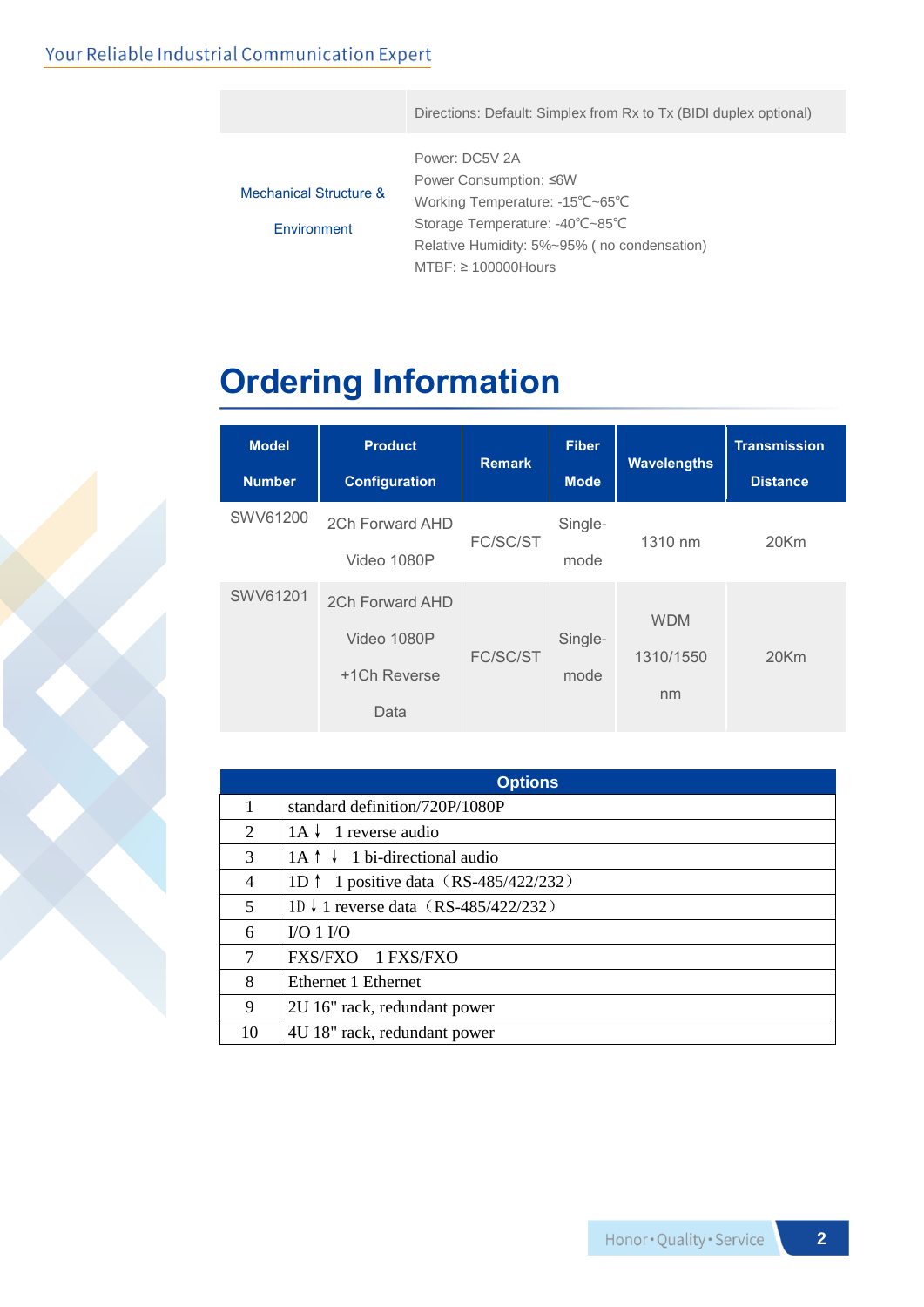# **Packing information**

| Dimensions of products (Pcs per Tx or Rx)                |               |             |         |              |                        |  |  |  |  |
|----------------------------------------------------------|---------------|-------------|---------|--------------|------------------------|--|--|--|--|
| Module name                                              | Configuration | Long        | Wide(mm | High(mm)     | Volume(mm <sup>3</sup> |  |  |  |  |
|                                                          |               | (mm)        |         |              |                        |  |  |  |  |
| SWV61200                                                 | 2-Ch video    | 174         | 173     | 30           | 903060                 |  |  |  |  |
|                                                          | 1080P         |             |         |              |                        |  |  |  |  |
| SWV61201                                                 | 2-Ch video    | 174         | 173     | 30           | 903060                 |  |  |  |  |
|                                                          | 1080P + 1-Ch  |             |         |              |                        |  |  |  |  |
|                                                          | RS485 data    |             |         |              |                        |  |  |  |  |
| Shipping weight (pair/Tx+Rx & power adaptors & packages) |               |             |         |              |                        |  |  |  |  |
| Module name                                              | Configuration | weight (kg) |         | Package type |                        |  |  |  |  |
| SWV61200                                                 | 2-Ch video    | 1.55        |         | Carton box   |                        |  |  |  |  |
|                                                          | 1080P         |             |         |              |                        |  |  |  |  |
| SWV61201                                                 | 2-Ch video    | 1.6         |         | Carton box   |                        |  |  |  |  |
|                                                          | 1080P + 1-Ch  |             |         |              |                        |  |  |  |  |
|                                                          | RS485 data    |             |         |              |                        |  |  |  |  |

## **Typical Application**

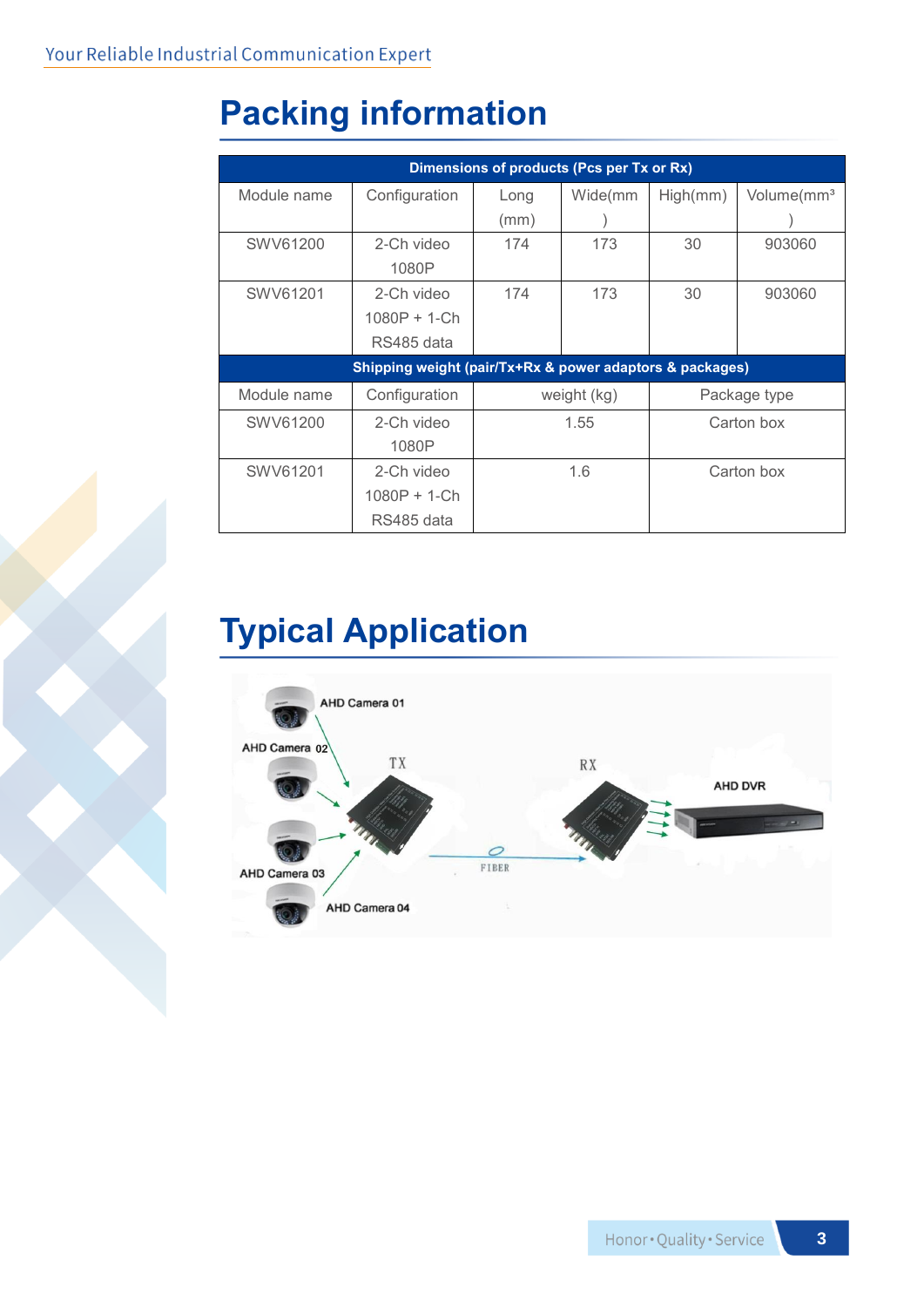### **Remark**

- ⚫ Optical transmission distance is limited to optical loss of the fiber and any additional loss introduced by connectors, splices and patch panels.
- ⚫ Maximum transmission distance is also limited by fiber bandwidth.
- ⚫ Power adapter for stand-alone units is manufactured by third party .Power adapter included US, European, UK or Australian power plug.
- Please feel free to contact factory for any special requirement and customization



Address: 3/B, Zone 1, Baiwangxin High Technology Industrial Park, Song Bai Road, Nanshan District, Shenzhen, 518108, China TEL.: +86-755-26702668 ext 835 FAX: +86-755-26703485 E-mail[: ics@3onedata.com](mailto:ics@3onedata.com) Website: www.3onedata.com

Please scan our QR code for more details

\*Product pictures and technical data in this datasheet are only for reference. Updates are subject to change